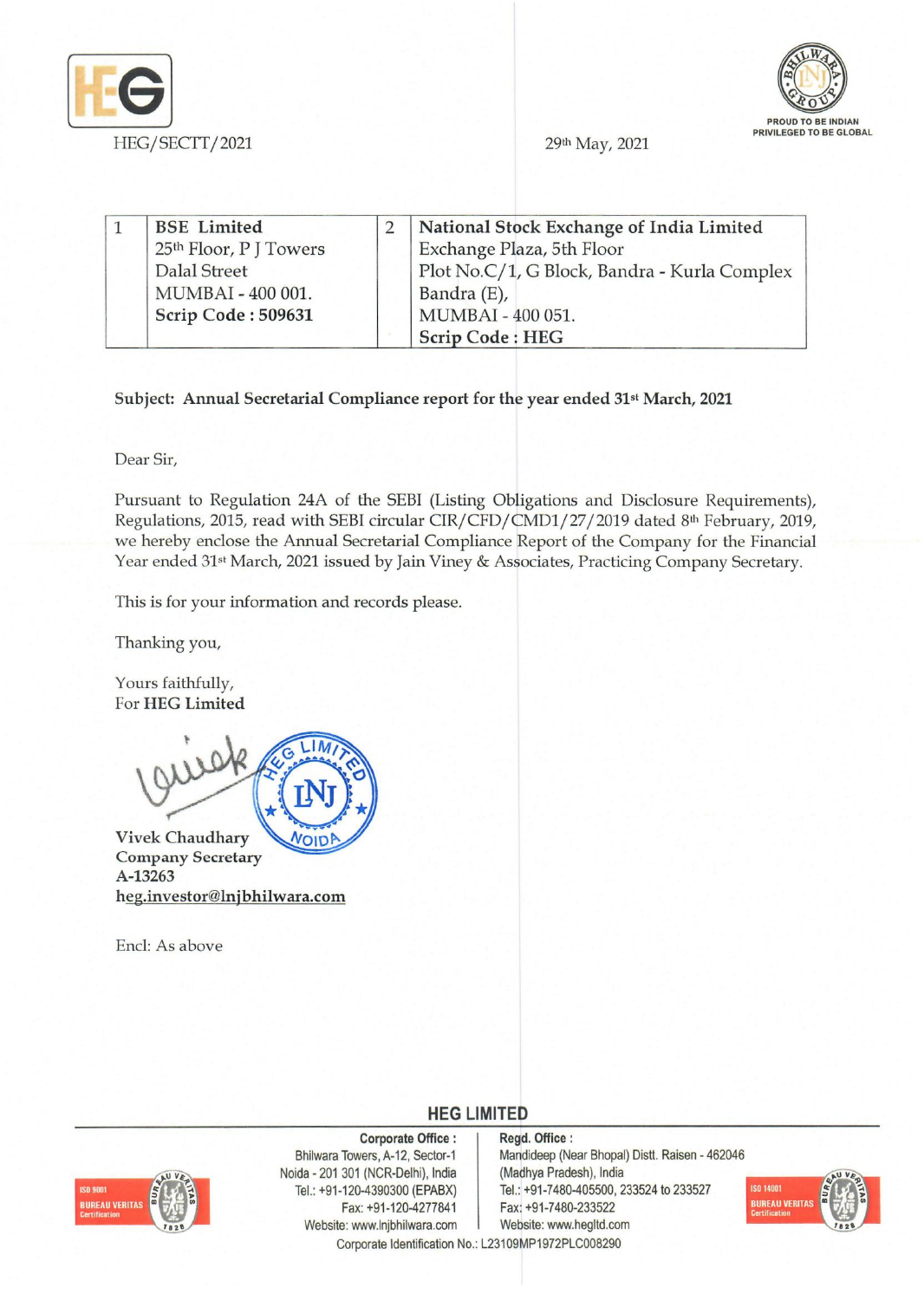**JAIN VINEY & ASSOCIATES** 

Company Secretaries

F-111, First Floor, Aditya Arcade, Community Center Preet Vihar, Vikas Marg, Delhi - 92 *E·mail: csviney@gmail.com*  Contact: 43010374 Mob.: 9971118925

## SECRETARIAL COMPLIANCE REPORT FOR THE YEAR ENDED 31<sup>ST</sup> MARCH, 2021

[Pursuant to Circular *CIR/CFD/CMD1/27/2019* dated February 08, 2019 for the purpose of compliance with Regulation 24A of SEBI (LODR)Regulations, 2015]

To, The Members, HEG LIMITED

(CIN No.: L23109MP1972PLC008290)

## MANDIDEEP, NEAR BHOPAL

## Dist Raisen, Madhya Pradesh- 462046

We JAIN VINEY & ASSOCIATES, Company Secretaries have examined:

- (a) all the documents and records made available to us and explanation provided by HEG LIMITED (listed entity),
- (b) the filings/ submissions made by the listed entity to the stock exchanges,
- (c) website of the listed entity,
- (d) any other document/ filing, as may be relevant, which has been relied upon to make this certification,

for the year ended  $31<sup>st</sup>$  March, 2021 in respect of compliance with the provisions of :

- (a) the Securities and Exchange Board of India Act, 1992 ("SEBI Act") and the Regulations, circulars, guidelines issued thereunder; and
- (b) the Securities Contracts (Regulation) Act, 1956 ("SCRA"), rules made thereunder and the Regulations, circulars, guidelines issued thereunder by the Securities and Exchange Board of India ("SEBI");

The specific Regulations, whose provisions and the circulars/ guidelines issued thereunder, have been examined, include:-

- (a) Securities and Exchange Board of India (Listing Obligations and Disclosure Requirements) Regulations, 2015;
- (b) Securities and Exchange Board of India (Issue of Capital and Disclosure Requirements) Regulations, 2018; (Not applicable to the company during the period under review)
- (c) Securities and Exchange Board of India (Substantial Acquisition of Shares and Takeovers) Regulations, 2011;
- (d) Securities and Exchange Board of India (Buyback of Securities) Regulations, 2018; (Not applicable to the company during the period under review)
- (e) Securities and Exchange Board of India (Share Based Employee Benefits) Regulations, 2014; (Not applicable to the company during the period under review)
- (f) Securities and Exchange Board of India (Issue and Listing of Debt Securities) Regulations, 2008; (Not applicable to the company during the period under review)
- (g) Securities and Exchange Board of India{lssue and Listing of Non- Convertible and